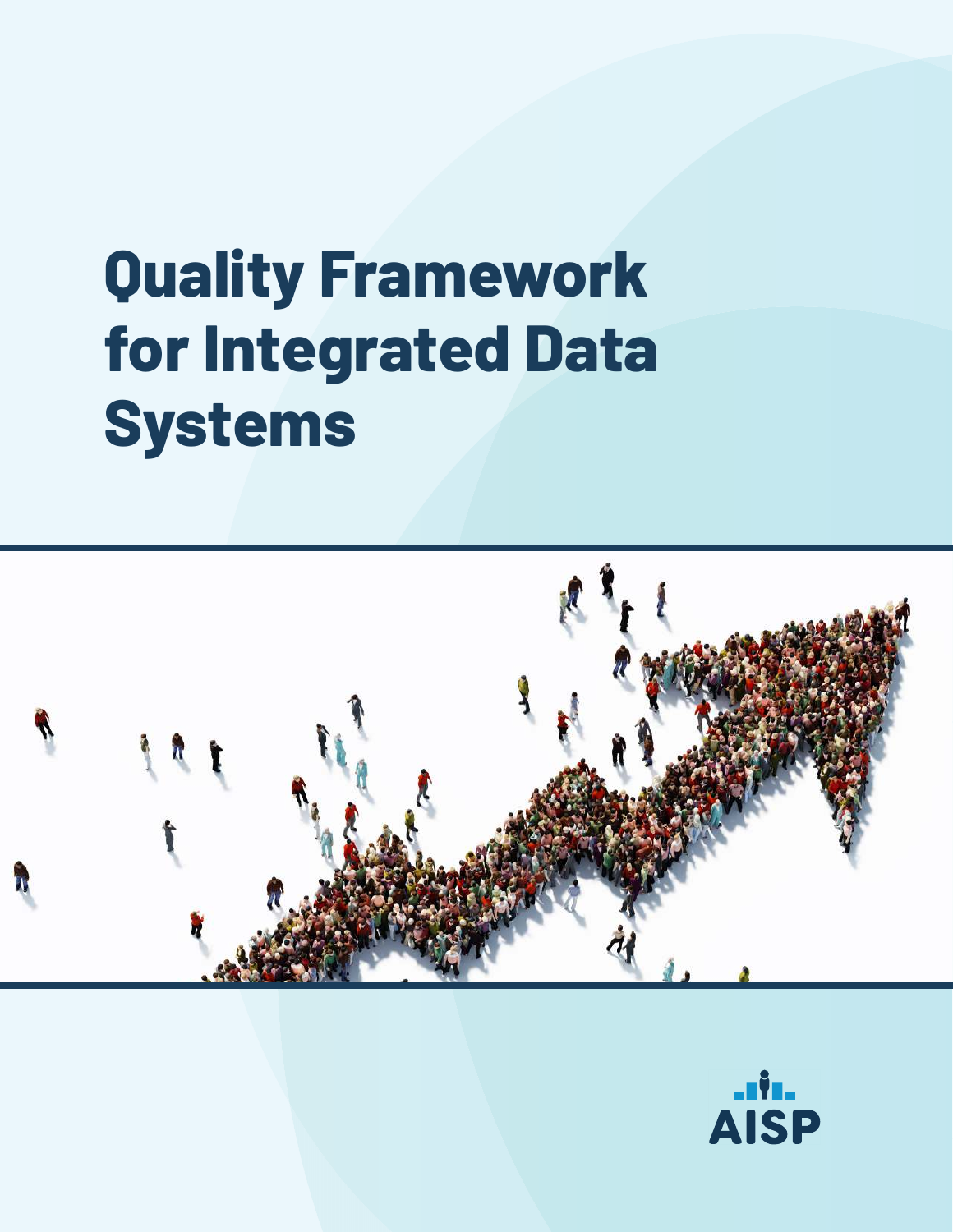While every community is different, there are five key components of quality that set successful efforts apart. The following framework outlines best practices and guiding questions related to each component to help you on your data sharing journey.



# 1. Governance

# **OVERVIEW**

Data governance is the people, policies, and procedures that support how data are used and protected. Data governance for a cross-sector data sharing effort can draw upon one agency's existing data governance practices, involve a separate set of policies and procedures, or be a hybrid of the two. Regardless of the approach taken, cross-sector governance policies and practices should be explicit and collaboratively agreed upon, rather than implicit and driven by any one partner.

Remember—data flow at the speed of trust. Cross-agency data governance is a way of institutionalizing trust to ensure that data use is legal, ethical, and a good idea.

#### **1a. Purpose, Mission, and Vision Driven**

The mission and vision of a data integration effort should guide all other data governance decisions and practices. Strong mission and vision statements include a clear articulation of mutual benefit for data partners and the broader community, as well as guiding principles. While the principles of each effort will be unique, they should include an acknowledgement of the risks of sharing data and clear commitments to mitigate those risks and ensure privacy is protected.

Different data sharing purposes—indicators and reporting; analytics, research, and evaluation; and operations and service delivery—will fulfill different visions, and have different legal and technical, and privacy implications. It's important to define your specific purpose(s) for data sharing and work with partner organizations to build consensus and determine shared priorities.

- $\triangleright$  Do you have a mission or vision to guide why, how, what, and with whom you share and **integrate data?**
- $\triangleright$  Do you acknowledge the risks and benefits of data sharing?
- $\triangleright$  Do governance documents reflect a shared understanding of which purpose(s) will **drive design?**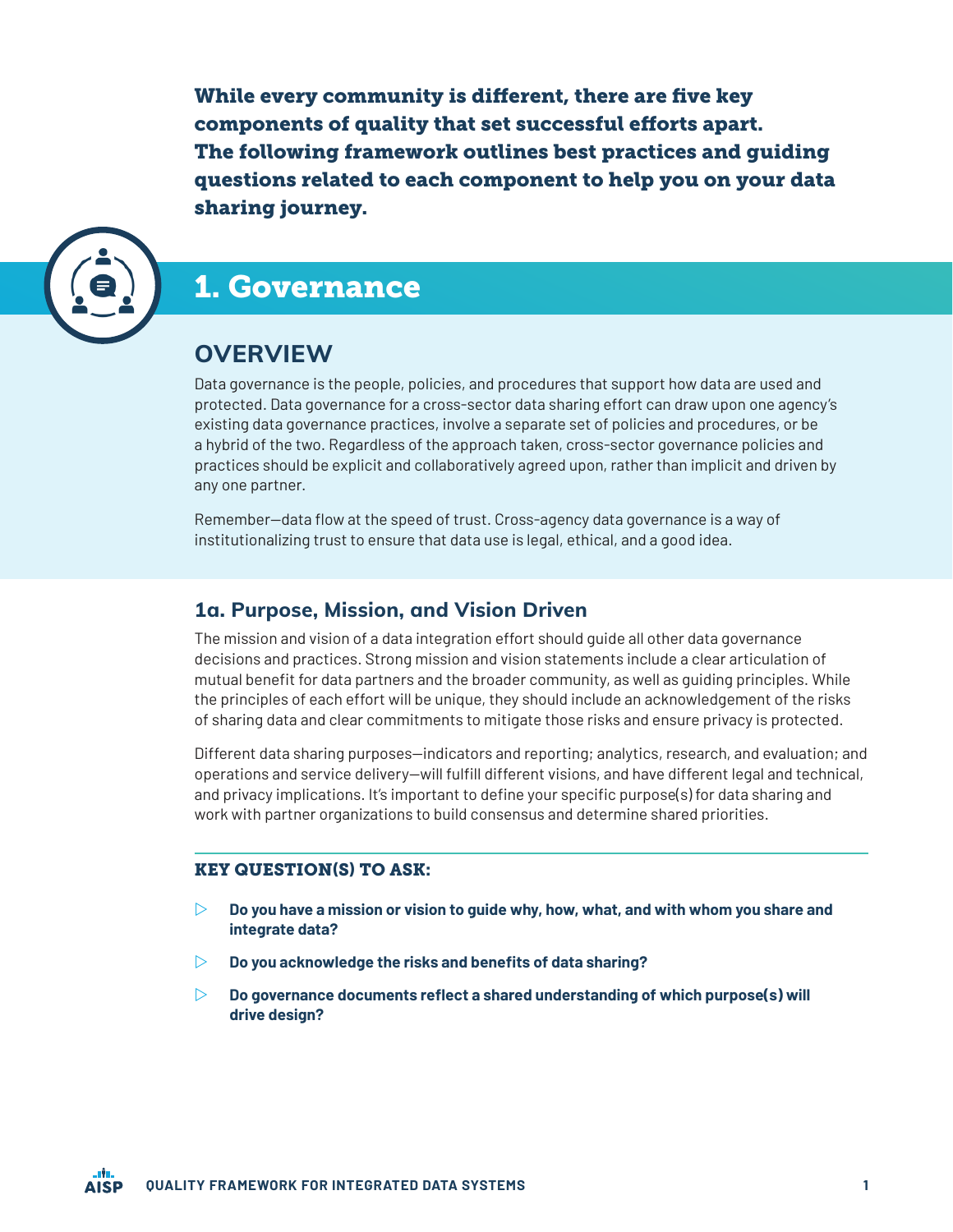## **1b. Practical and Strategic**

In order to determine the optimal organizational roles and legal framework for data sharing, start by considering three key activities:

- 1. **Hosting governance (including data and access procedures, managing legal agreements, stakeholder engagement and procedural oversight)**
- 2. **Managing technology (including data transfer, security, storage, integration, and access)**
- 3. **Conducting analysis (including methods, tools, visualizations, and insights)**

An effort that is strategically positioned will assign governance roles that match the expertise and capacity of partner organizations.

Consider whether partners or organizations have:

- **legal authority to use the data as intended by the identified purpose**
- **relationships with data partners**
- **staff capacity, and**
- **technical capacity for data management.**

Efforts that carefully consider these practical and strategic questions early on are well poised to execute clear agreements that support strategic data flow.

- $\triangleright$  Who is managing your key activities (governance, technology, and analysis)?
- Z **Why was a particular organization chosen to manage these functions?**
- $\triangleright$  What relationships and resources are they well-positioned to receive and leverage?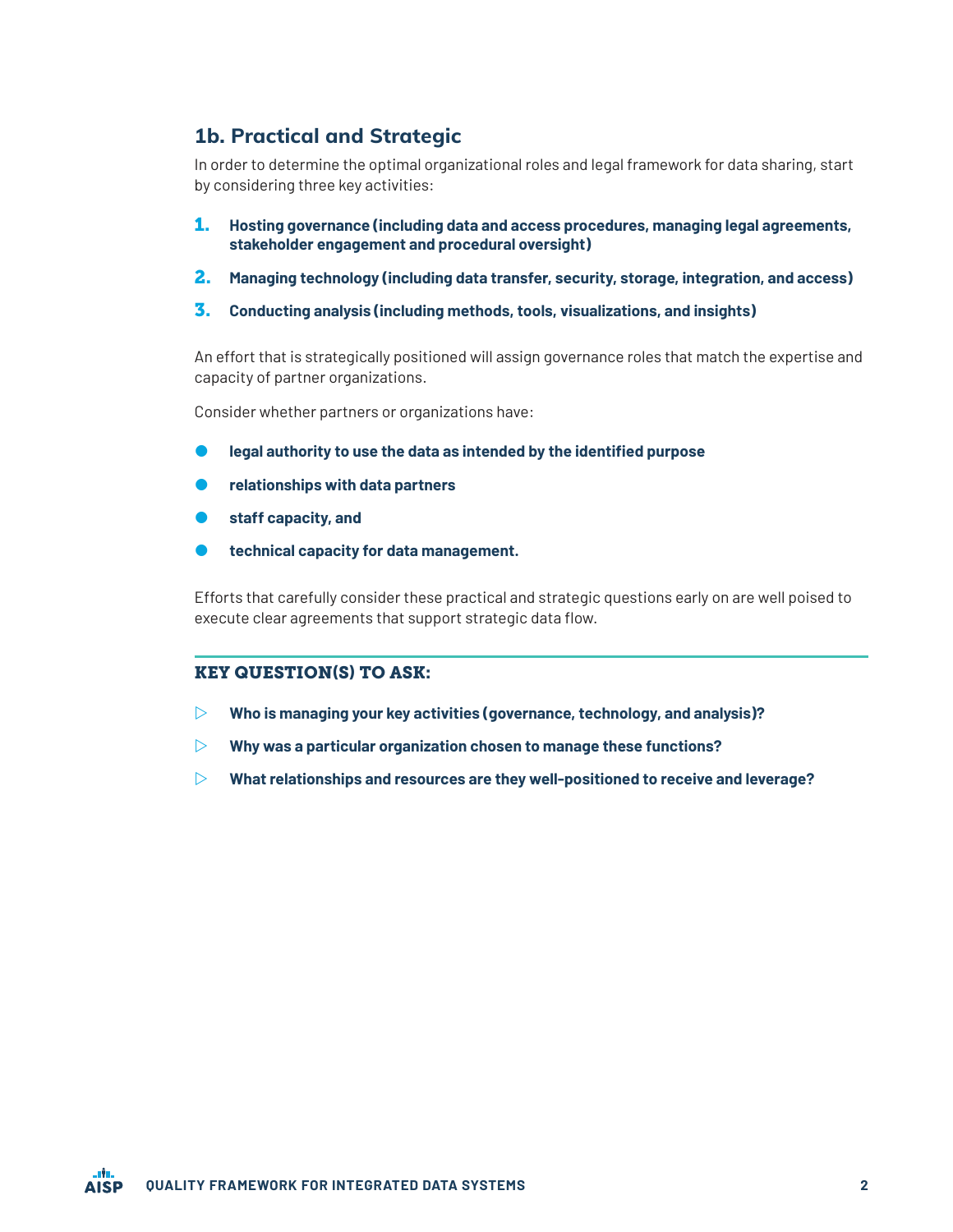## **1c. Collaborative**

Governance policies and procedures should be developed cooperatively, and focus on building trust and strong relationships among partner organizations.

At least three groups should support governance:

- **Deciders: An executive group that supports strategic decision-making, and includes leadership representatives from all data contributing agencies**
- **Recommenders: A data or research subcommittee that supports agenda setting and project oversight, and includes content experts from data contributing agencies, relevant stakeholders, and academic partners (where applicable)**
- **Doers: Staff who are charged with executing projects and key activities**

Representatives of the communities reflected in the data should also be engaged throughout the governance process.

#### KEY QUESTION(S) TO ASK:

- **EXECUTE:** How were governance policies and procedures developed?
- $\triangleright$  Who is currently involved in the governance process? Who decides? Makes **recommendations? Does the day to day work? How are community members represented?**

#### **1d. Iterative and Flexible**

Governance is an ongoing process, not a product or a project. It should be refined as a data sharing and integration effort evolves. Governance documents should be flexible enough to withstand inevitable staffing changes. They should also be revisited regularly, especially when major shifts in partners, purposes, or priorities occur. Since data integration is a developing field, keeping pace with national best practices (e.g., data security standards) is essential.

- **EXECUTE:**  $\triangleright$  When were governance documents and procedures created?
- $\triangleright$  When were they last reviewed and updated?
- $\triangleright$  Do they reflect current national best practices?
- $\triangleright$  Do they reflect the priorities of partners and the community?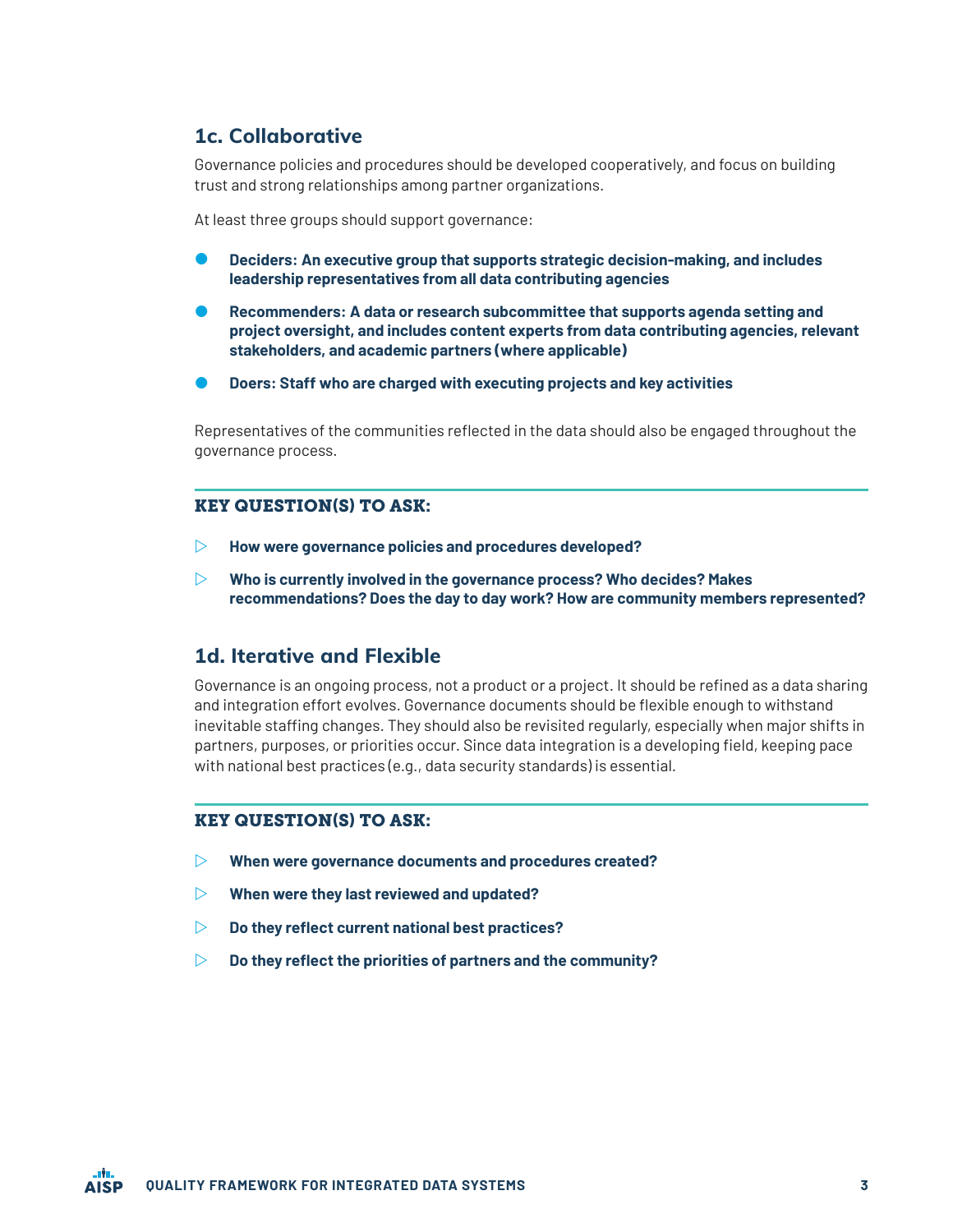## **1e. Transparent**

Data are a public good, and most integration efforts are largely funded with taxpayer dollars. As such, transparency around what data are being shared and for what purpose is essential to creating accountability and ethical use.

Demonstrating and communicating the value of integrated data to diverse stakeholders is essential in order to build trust and sustain momentum for data sharing. Policies, protocols, and documentation of the data integration effort—as well as any specific projects the effort is engaged in—should be readily available to the public in understandable and accessible formats.

- **Z** What governance documents and protocols are publicly available?
- Z **How accessible are these documents?**
- **EXECUTE:** How are data and analytics from the integration effort made publicly available?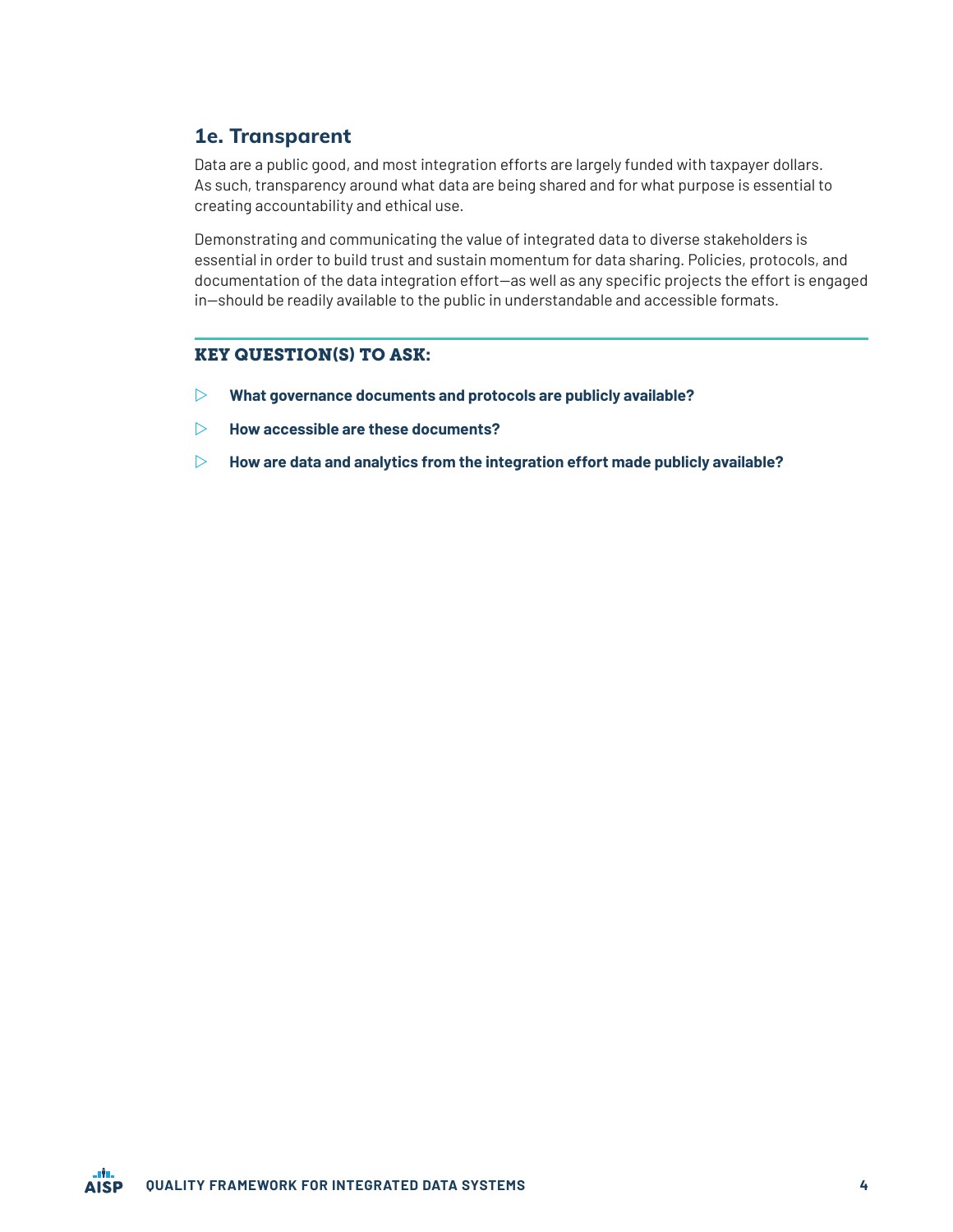

# 2. Legal

# **OVERVIEW**

Whether data can be shared legally depends on why you want to share, what type of information will be shared, who you want to share with, and how you will share the data. Legal agreements should reflect the purpose for sharing, document the legal authority of the host organization to serve that purpose, and ensure that data sharing complies with all federal and state statutes.

While negotiating legal agreements for data sharing can be time-consuming – particularly when partners are conditioned to hold data close to avoid risk – these challenges are normal and surmountable. We recommend that you start from a clear understanding about the purpose of your data sharing, articulate the benefits of sharing, acknowledge the risks, and make a plan to mitigate those risks and meet all legal requirements.

## **2a. Tiered**

We recommend a tiered structure of legal agreements. While each will have different signatories and purposes, all agreements should use consistent terminology.

Executing a high-level, non-binding agreement among partners, such as a Letter of Intent (LOI), can be a helpful, optional first step towards clarifying the purpose of collaboration. This simple exercise can also signal executive support to data owners, data stewards, and legal counsel as they work towards agreement on the broader legal framework.

The Enterprise Memorandum of Understanding (EMOU) is an essential document where partners agree to the rules of the data sharing agreement. The EMOU governs the responsibilities of data partners and is signed by all participating agencies.

Next, a Data Sharing Agreement (DSA) with each partner operationalizes the use of identifiable data for linkage. Finally, a Data Use License (DUL) or Data Use Agreement (DUA) governs the release of data that have been de-identified for analysis, and is signed by the data user for each approved project.

- **EXECUTE:**  $\triangleright$  What legal agreement(s) or document(s) are used to facilitate data sharing **and integration?**
- $\triangleright$  How do these documents work together?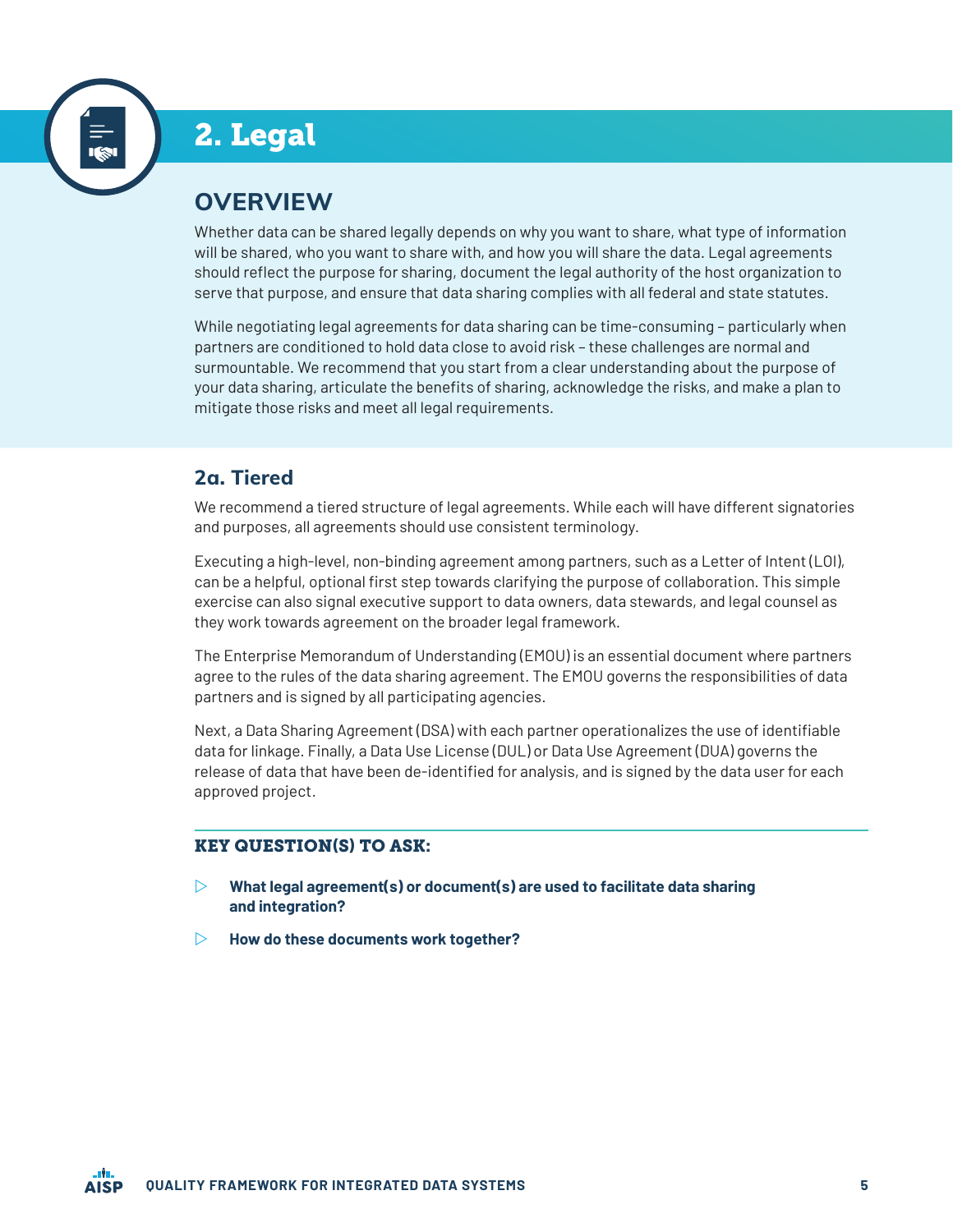## **2b. Standardized but Flexible**

Many sites operate with hundreds of data sharing agreements across agencies, each with different terms, structures, and signatories. Standardizing terms and conditions of access can improve work-flow, support insights, and reduce costs.

We recommend starting with a review of the agreements already used in your jurisdiction before selecting exemplars to template and use routinely across agencies. While this process requires an investment of time up front, it should make each subsequent negotiation faster and more predictable.

Using standard but modular documents can also increase the flexibility of legal agreements. For example, some sites have created a "terms" document that is linked in their agreements and updated regularly. This allows for inevitable changes to occur, without the need to renegotiate agreements in full.

#### KEY QUESTION(S) TO ASK:

- $>$  Has a scan been conducted of commonly used legal agreements for data sharing?
- $\triangleright$  **Is there a standard template/model for agreements?**
- **EXECT:** If so, is it modular or malleable to potential project-specific needs?
- **EXECUTE:** How often are agreements renegotiated or amended?

#### **2c. Transparent and Comprehensible**

Legal agreements—in particular those operating at higher levels of the tiered structure should be written so that non-lawyers can follow along. We recommend the use of appendices to separate out things like security requirements and data elements from the main text of agreements.

In addition, if legal agreements themselves, or at least the existence of the agreements, can be made public, this can help establish trust with the public and earn social license for data sharing.

- $\triangleright$  How accessible are the language, length, and organization of legal agreements?
- **Example 20 Can non-lawyers understand the content?**
- $\triangleright$  Are the agreements publicly available?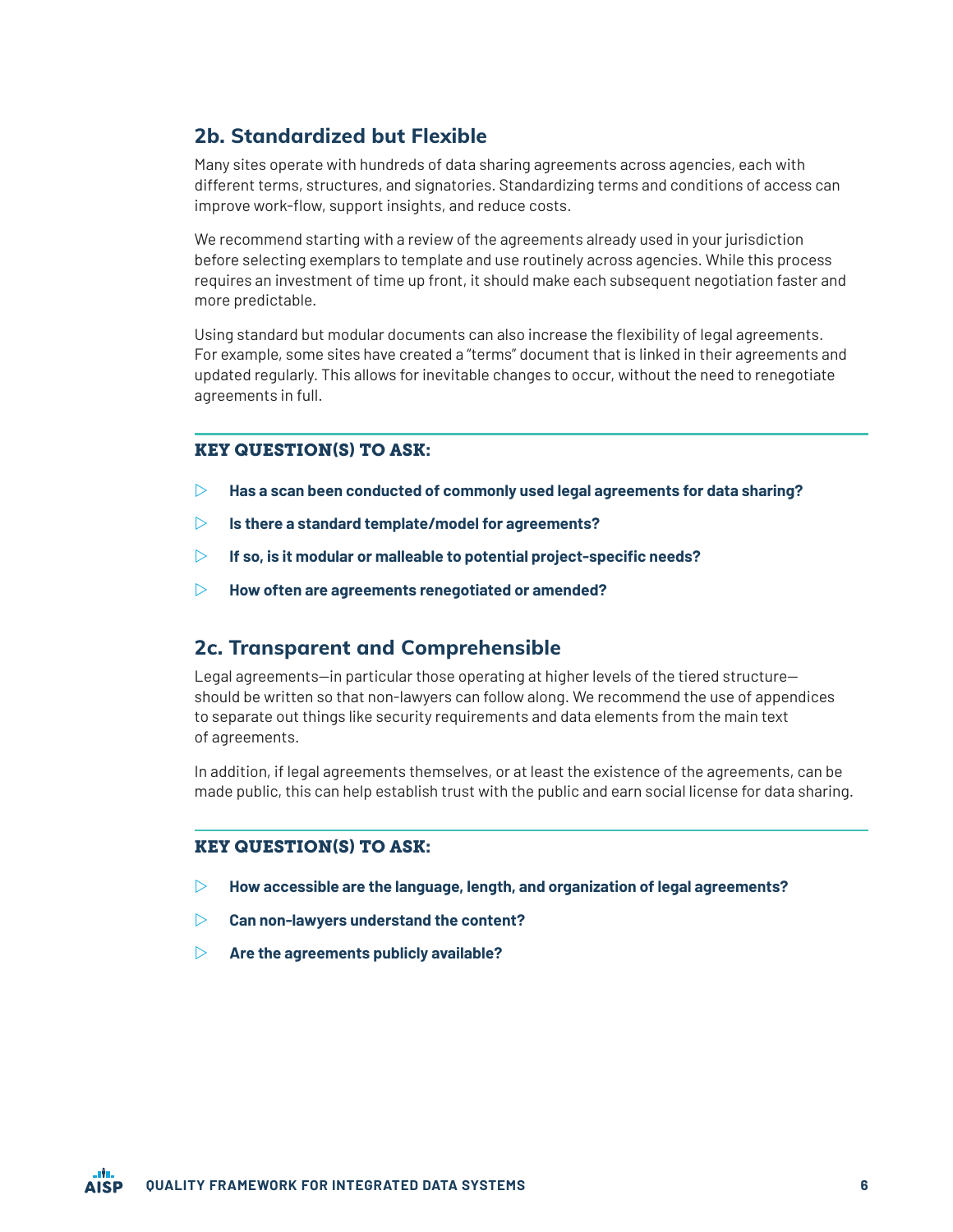

# 3. Technical

# **OVERVIEW**

When agencies begin to share and integrate data, the work is commonly approached as a technical project. We encourage sites to view the technical components as a process to support analytics and insights that can ultimately lead to improvements in policies, practice, and outcomes.

Put simply: the technical approach should not be the end goal, but a means to get there. In fact, the technical approach can and should change as data sharing and integration needs develop and technological advances shift best practices. For this reason, we encourage starting small, and initially investing in relationships and human capacity more than in large IT infrastructure.

# **3a. Technical Approach Driven by Purpose**

There are many technical approaches to sharing and integrating data, often operating simultaneously in the same jurisdiction—or within the same agency—for different purposes.

For example, a Department of Health and Human Services might integrate client-level information across several programs into a dashboard to inform case management or care coordination. This is an operational use of data. The same department might also contribute de-identified or anonymized data to a cross-agency effort to understand the education and workforce trajectories of their clients. This is an analytic use of data. The two efforts may draw upon some of the same datasets, but they require different technical approaches.

Purpose(s) should always drive design when building or procuring IT infrastructure. Collaboration between executive leadership, technologists, practitioners, and data users is essential.

#### KEY QUESTION(S) TO ASK:

- **ZURF Which purpose for data sharing will drive your technical approach?**
- $\triangleright$  If partners have identified more than one purpose for sharing, is everyone clear on the **different technical approaches that will be required to fulfill those purposes?**
- $\triangleright$  Have the needs of decision-makers, practitioners, and other data users been clearly **articulated to technologists?**

# **3b. Data are Relevant and High Quality**

With the right technical approach, design, and infrastructure in place, the next step is to ensure that the data are relevant to the mission of the effort and question at hand, and that they are of appropriate quality to inform the answer.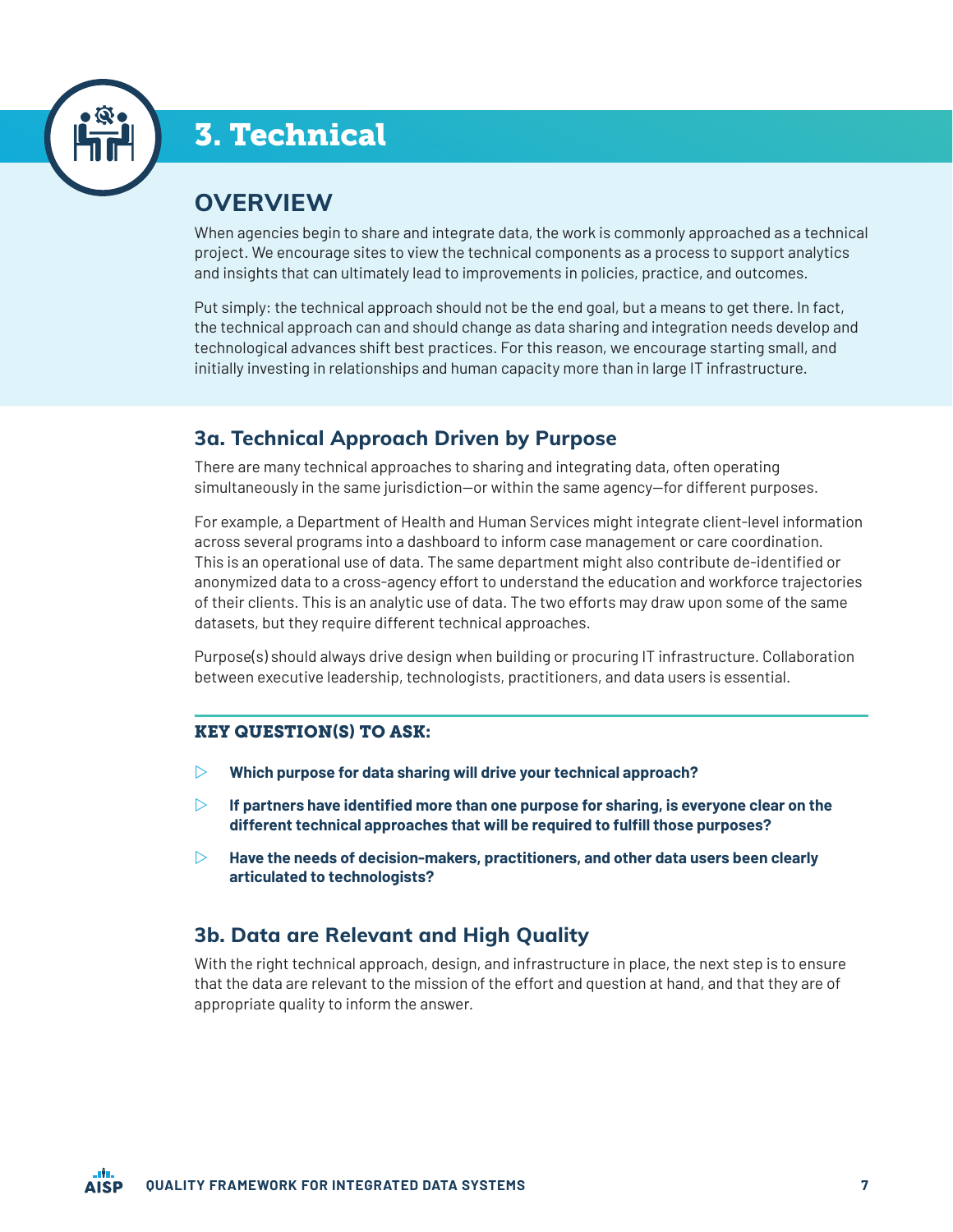We refer to these data concepts as "data relevancy" and "data quality." Data relevancy considers whether the usefulness of the information meets the intended audience's anticipated purposes. Data quality refers to whether disseminated information is accurate, reliable, and unbiased. Both relevance and quality should be assessed before data are used, and preferably before data are shared or linked at all.

#### KEY QUESTION(S) TO ASK:

- $\triangleright$  Are the data relevant to your mission, as well as the current research question or project?
- **EXECUTE:** How is data quality assessed and documented?

#### **3c. Transparent and Secure Data Access Procedures**

While there is inherent risk in providing data access, there is also risk in under-utilizing data assets. Finding a balance between risk and benefit is important. We recommend that data sharing efforts make their data access procedures standard and transparent, differentiating internal vs. external access. This typically requires substantial staff and partner training, clear public communication, and multiple points of review and oversight.

Part of that oversight should focus on data security. Data security plans should include technical details regarding data encryption methods and expectations regarding routine maintenance, as well as the legal, procedural, and physical components aimed at preventing a data breach or security incident. While these events are uncommon, how a site prepares for and responds to such threats is essential for building and maintaining trust among data partners and the broader community.

- **EXECUTE:** What data access procedures are in place for internal users? External users?
- Z **Who is in charge of ensuring data security?**
- $\triangleright$  Is there a multi-layered data security plan that involves technical, legal, procedural, and **physical components? Is this information publicly available?**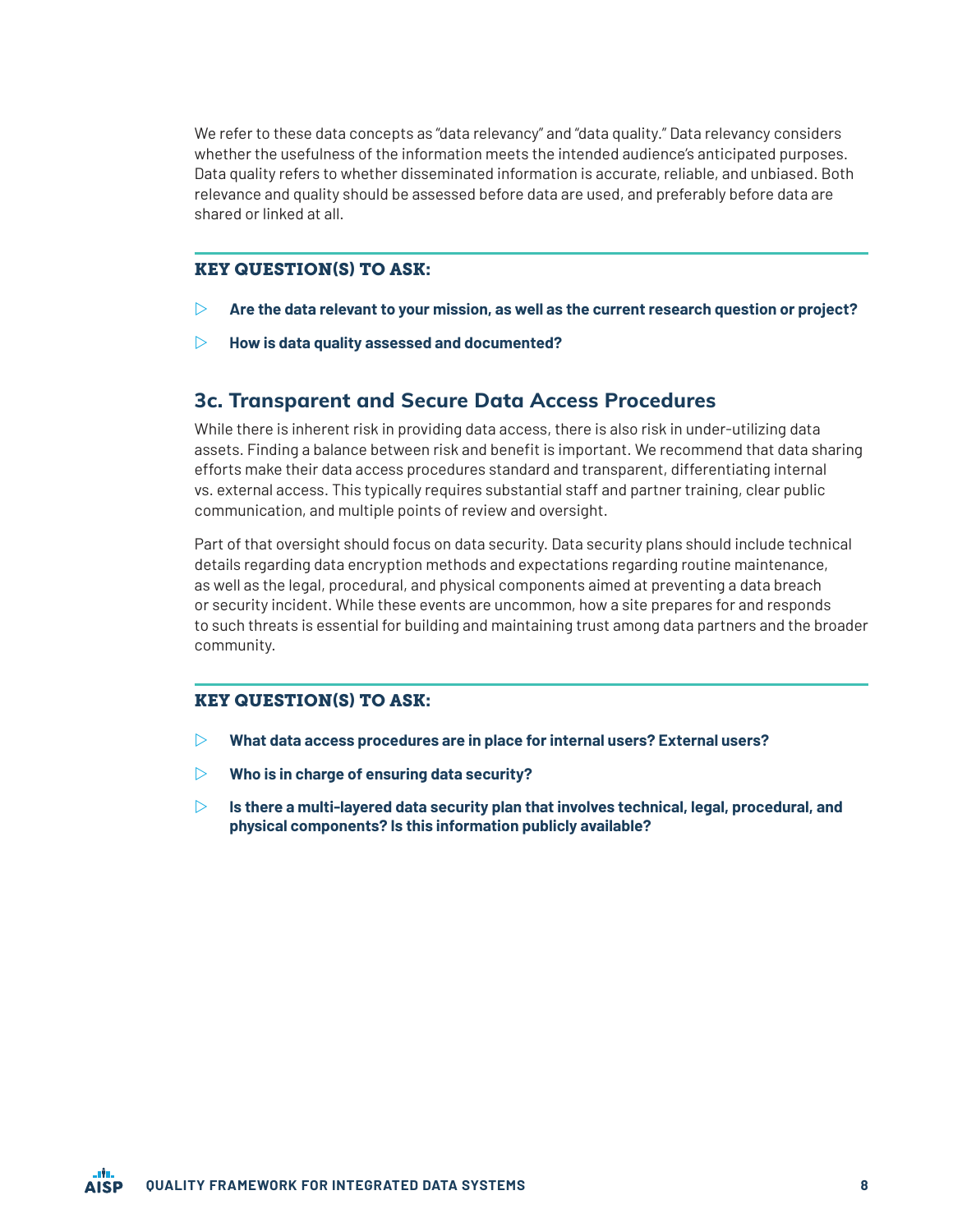

# 4. Capacity

# **OVERVIEW**

Data sharing capacity refers to the staff, relationships, and resources that enable an effort to operate governance, execute agreements, build technical infrastructure, and above all else, demonstrate impact. Building data sharing capacity requires effective leadership and planning, as well as sustained commitment on the part of data partners. Start small and scale up as partner trust and demand for data-driven insights grow.

# **4a. Strong Staffing and Planning**

Staff of a data integration effort are the "doers" who carry out daily operations. This team should include diverse competencies to support both the relational and technical aspects of data sharing. Key responsibilities such as managing governance activities and communicating with data partners should be formally designated (i.e., stated in the staff member's job description rather than listed as "other duties as assigned"). As efforts develop, the daily operations change. Planning is important to address staffing gaps in core competencies as they arise.

#### KEY QUESTION(S) TO ASK:

- $\triangleright$  Who staffs key roles (i.e., full- or part-time employees, contractors, students)?
- Z **Are key activities established in job descriptions, rather than "other duties as assigned"?**
- $\triangleright$  Are there diverse competencies among staff? What competencies are missing?
- $\triangleright$  Do you have a strategic plan that addresses staffing?

## **4b. Sustained investment & diverse funding sources**

Different approaches to data sharing vary in terms of cost, but all require sustained investment over time in order to establish and grow a data sharing effort. Sustained investment enables partners to iteratively improve practice, build trust, and demonstrate impact.

Most efforts rely on multiple funding sources, including state and federal dollars, philanthropic grants, and fees for data access. Diverse funding sources enable data sharing efforts to manage and sustain operations in the event of a revenue loss or as priorities shift.

- $\triangleright$  How many sources of funding support data sharing?
- **EXECUTE:** Is funding project-specific, or is there core, recurring funding for staffing **and infrastructure?**
- **EXECUTE:** Have public and private funding opportunities been explored? Federal and **local opportunities?**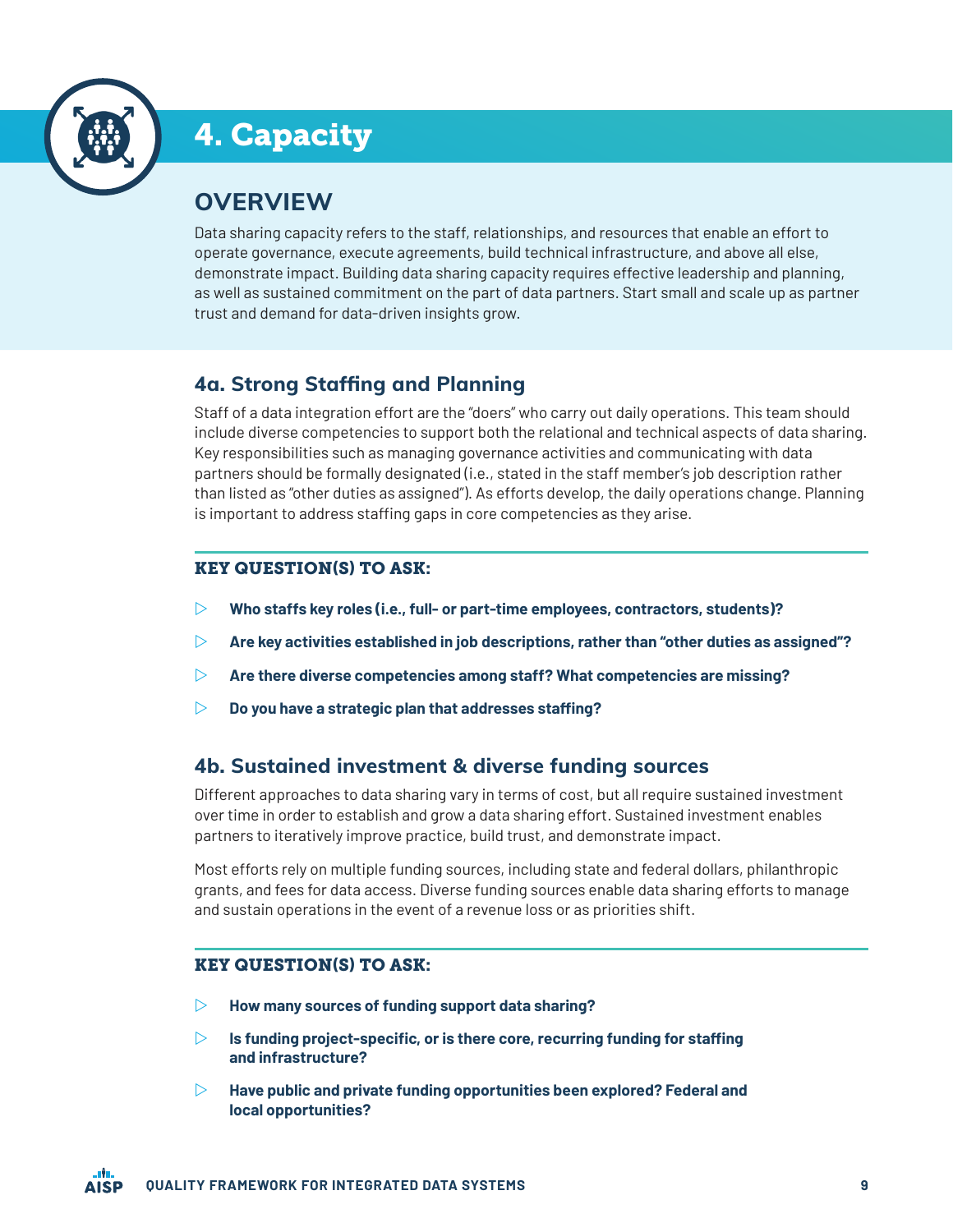## **4c. Flexibility to Respond to New Needs & Opportunities**

Policy priorities change. Sometimes emergencies create urgent information needs. We recommend regularly revisiting partner priorities in governance meetings in order to quickly identify and respond to new needs. Legal agreements and data access procedures should also be periodically reviewed to ensure that they allow for appropriate flexibility of data use.

Sites with flexible capacity are well-positioned to grow quickly as new opportunities arise. For example, data sharing efforts that were prepared ahead of time to adjust their focus, agreements, and access procedures in times of crisis have stepped in to support COVID-19 research and emergency response. In doing so, many have proved themselves essential and gained new data partners and resources.

- **EXECUTE:** How flexible are staff, resources, governance, and legal structures?
- **EXECUTE:** Are partner priorities and information needs revisited often?
- $\triangleright$  What are the current barriers to flexible response (e.g., strained relationships, complex **legal process, restrictive access procedures)?**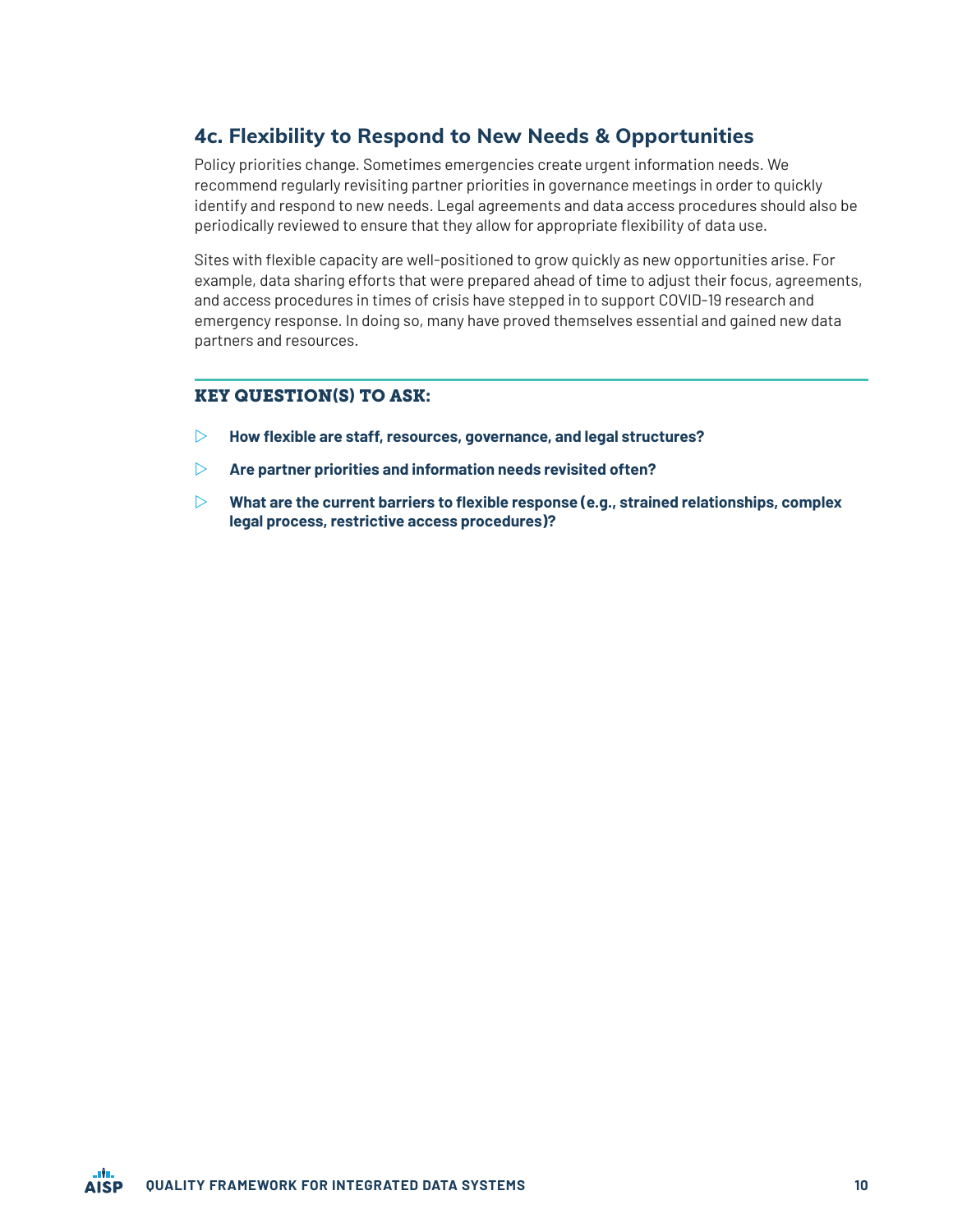

# 5. Impact

# **OVERVIEW**

All of the other components of quality—governance, legal agreements, technical tools, and staff capacity—exist to drive impact. Think back to your mission, vision, and purpose for data sharing. Document what you have achieved so far. Consider which elements of your effort—both relational and technical—need to be strengthened in order to do more.

## **5a. Data-driven Decision-making**

Integrated data can inform decision-making in a variety of ways. Data can be used to better understand community needs and assets, evaluate what works, streamline work across agencies serving similar populations, and better allocate resources.

The extent to which an effort achieves these desired impacts depends on both how actionable their initial research questions are and how well they communicate findings to those who can take action. As you build the governance, legal, and technical capacities to share and integrate data more routinely, you will also need to ensure data insights are also shared and integrated on a regular basis.

#### KEY QUESTION(S) TO ASK:

- **EXECUTE:** Are research questions clearly aligned to policy levers (i.e., if we knew the answer, **is there something we could do better)?**
- **EXECUTE:** How are findings communicated to those with decision-making power?
- $\triangleright$  How are findings communicated to participating agencies, partners, and **community stakeholders?**

# **5b. Timeliness**

Timing is everything. Data and data insights are only useful if they are available when decisions need to be made. It is important to be able to leverage existing infrastructure to answer new questions in a matter of weeks or months, not years. If capacity is limited, plan work in phases: start with the simple, descriptive questions you can answer with the data you have, and use the resulting insights to build buy-in for additional data access and more complex analysis.

- Z **Are data collected, accessed, analyzed, and results communicated in time for key decisions?**
- $\triangleright$  Do early results build support for additional data access and analysis?